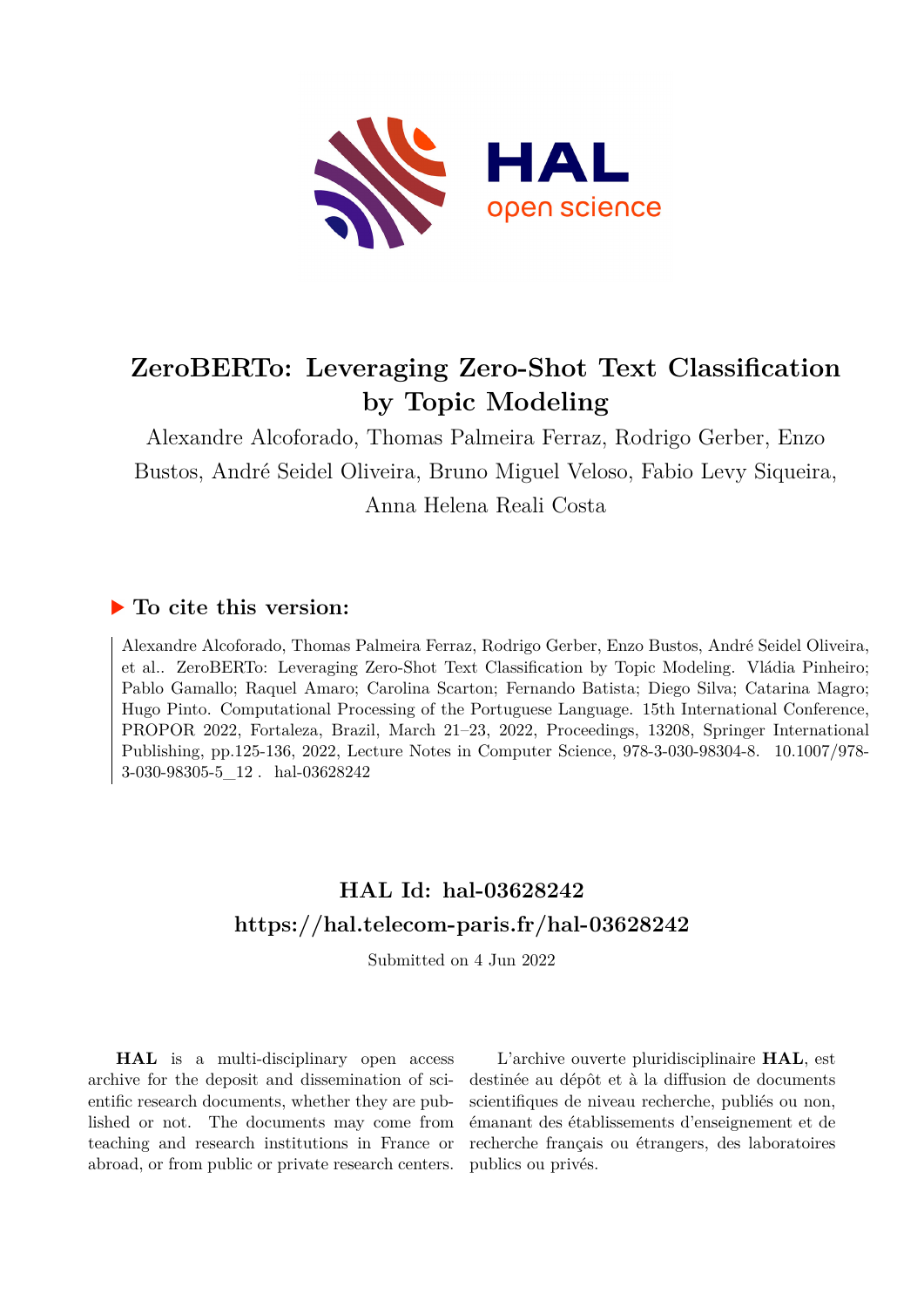## ZeroBERTo: Leveraging Zero-Shot Text Classification by Topic Modeling

Alexandre Alcoforado $^1$ , Thomas Palmeira Ferraz $^{1,2}$ , Rodrigo Gerber $^1$ , Enzo Bustos $^1$ , André Seidel Oliveira $^1$ , Bruno Miguel Veloso $^3$ , Fabio Levy Siqueira $^1$ , and Anna Helena Reali Costa $^1$ 

<sup>1</sup>Escola Politécnica, Universidade de São Paulo (USP), São Paulo, Brazil {alexandre.alcoforado,rodrigo.gerber,enzobustos, andre.seidel,levy.siqueira,anna.reali}@usp.br <sup>2</sup>Télécom Paris, Institut Polytechnique de Paris, Palaiseau, France thomas.palmeira@telecom-paris.fr <sup>3</sup>Universidade Portucalense & INESC TEC, Porto, Portugal bruno.m.veloso@inesctec.pt

#### Abstract

Traditional text classification approaches often require a good amount of labeled data, which is difficult to obtain, especially in restricted domains or less widespread languages. This lack of labeled data has led to the rise of low-resource methods, that assume low data availability in natural language processing. Among them, zero-shot learning stands out, which consists of learning a classifier without any previously labeled data. The best results reported with this approach use language models such as Transformers, but fall into two problems: high execution time and inability to handle long texts as input. This paper proposes a new model, ZeroBERTo, which leverages an unsupervised clustering step to obtain a compressed data representation before the classification task. We show that ZeroBERTo has better performance for long inputs and shorter execution time, outperforming XLM-R by about  $12\%$  in the F1 score in the FolhaUOL dataset.

Keywords: Low-Resource NLP · Unlabeled data · Zero-Shot Learning · Topic Modeling · Transformers

## 1 Introduction

The current success of supervised learning techniques in real-world Natural Language Processing (NLP) applications is undeniable. While these techniques require a good set of labeled data, large corpora of annotated texts are difficult to obtain, as people (sometimes experts) are needed to create manual annotations or revise and correct predefined labels. This problem is even more critical in languages other than English: statistics<sup>1</sup> show that English is used by 63.1% of the population on the internet, while Portuguese, for instance, is only used by 0.7 %. This scenario has contributed to the rise of Low-Resource NLP, which aims to develop techniques to deal with low data availability in a specific language or application domain [Hedderich et al., 2021].

Recently, the concept of *zero-shot learning* emerged in NLP: a semi-supervised approach in which models can present results equivalent to those of supervised tasks, such as classification in the absence of labeled data. Current approaches to the zero-shot text classification task (0SHOT-TC) make use of the good performance that *Transformers* have demonstrated in text entailment tasks [Yin et al., 2019]. In order to be able to process text in a way that is not uniquely suited to any specific task or data-set, these Transformers are first pre-trained in large general databases (usually taken from Wikipedia)

<sup>1</sup> Statistics available at: [https://w3techs.com/technologies/overview/content\\_language](https://w3techs.com/technologies/overview/content_language).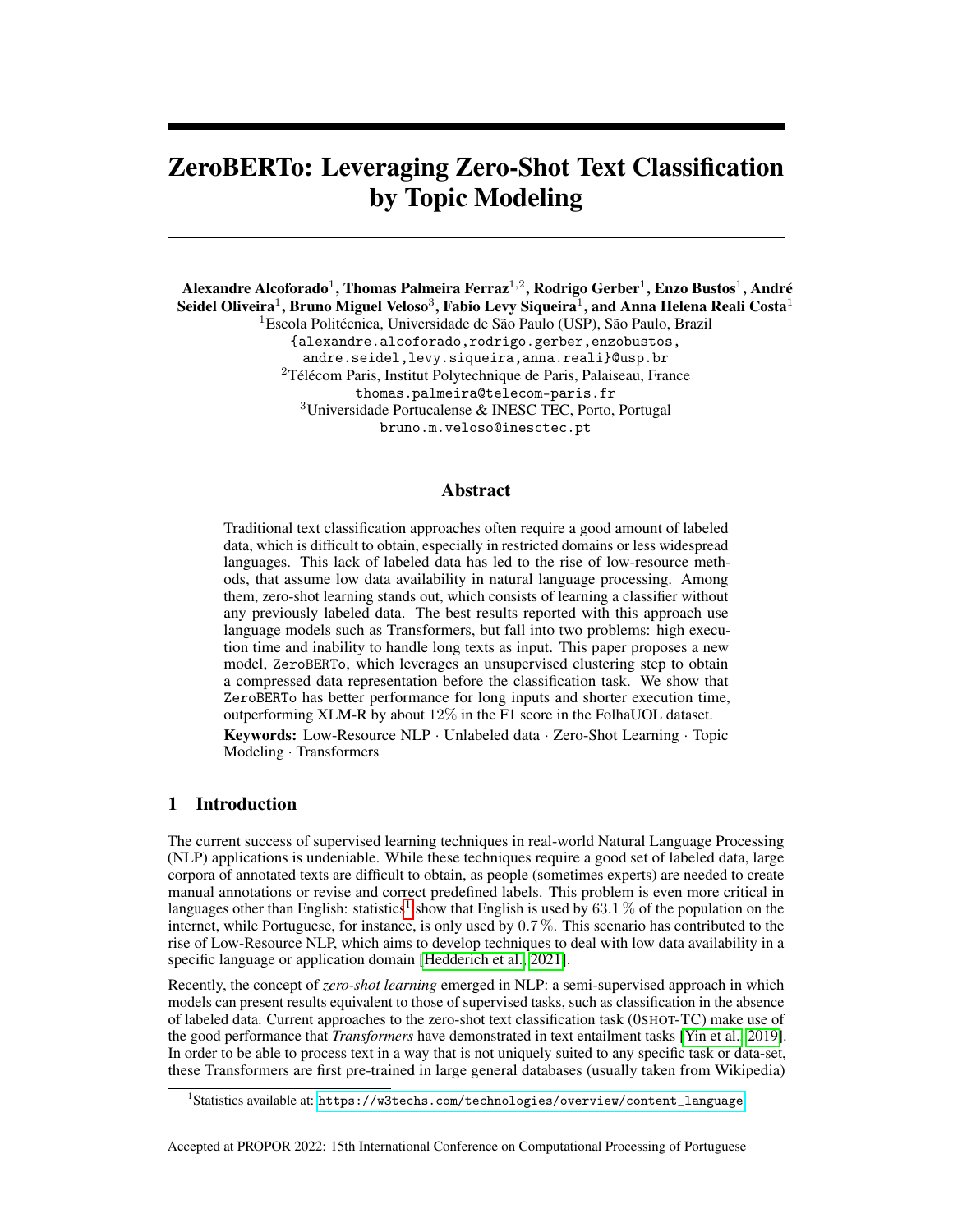and then fine-tuned into a small mainstream data-set for the natural language inference task (such as GLUE [Wang et al., 2019] and XNLI [Conneau et al., 2018]). However, the use of models based entirely on Transformers falls into two critical problems: (*i*) limitation of the maximum size of the input text, and (*ii*) long run-time for large volumes of data. While there are transformer-based solutions to these problems individually [Beltagy et al., 2020, Sanh et al., 2019, Zaheer et al., 2020], to the best of our knowledge, there is no solution that addresses both, nor even in the context of 0SHOT-TC.

In this paper, we propose a new hybrid model that merges Transformers with unsupervised learning, called ZeroBERTo – Zero-shot BERT based on Topic Modeling –, which is able to classify texts by learning only from unlabeled data. Our contribution not only handles long inputs – not limiting the input size and considering every input token to encode the data – but also offers a faster execution time. We propose an experimental setup with unlabeled data, simulating low-resource scenarios where real-life NLP researchers may find themselves. Then, we compare ZeroBERTo to a fully-Transformer-based zero-shot on a categorization dataset in Portuguese, FolhaUOL<sup>2</sup>. Our results show that our model outperforms the previous one, in the best scenario, with about 12 % better *label aware weighted F1-score* and around 13 times faster total time.

The paper is structured as follows: Sect. 2 presents a background of how it is possible to move from data scarcity to zero-shot learning, as well as the related work on getting the best model for the 0SHOT-TC task. Sect. 3 formalizes the ZeroBERTo task and describe its training and inference procedures. Then, Sect. 4 describes the experimental setup that makes it possible to simulate low-resource scenarios to evaluate the proposed model. Finally, the discussion of the results of the experiments along with our final remarks is in Sect. 5.

## 2 Background and Related Work

The first approach to overcome the shortage of labeled data for classification suggests adopting data augmentation strategies [Jacobs, 1992], relying on methods to generalize from small sets of already annotated data. Still, the problem persists when there is an extreme lack of data. An alternative approach is to treat the task as a topic modeling problem. Topic modeling is an unsupervised learning technique capable of scanning a set of documents, detecting patterns of words and phrases within them, and automatically clustering groups of similar words and expressions that best characterize a set of documents [Chen et al., 2016]. There is usually a later labeling step for these clusters, which can be a problem as their interpretation is sometimes challenging, and a labeling error can affect the entire process. An automatic method for this is in our interest.

The context presented helps explain the growing interest in the field of Low-Resource NLP [Chang et al., 2008, Hedderich et al., 2021], which addresses traditional NLP tasks with the assumption of scarcity of available data. Some approaches to this family of tasks propose semi-supervised methods, such as adding large quantities of unlabeled data to a small labelled dataset [Nigam et al., 2000], or applying cross-lingual annotation transfer learning [Bentivogli et al., 2004] to leverage annotated data available in languages other than the desired one. Other approaches try to eliminate the need for annotated data for training, relying, for example, on pre-trained *task-agnostic* neural language models [Meng et al., 2020], which may be used as language information sources, as well as representation learning models [Ji and Eisenstein, 2014] for word, sentence or document classification tasks.

Recent breakthroughs in pre-trained neural models have expanded the limits of what can be done with data shortage. The Transformer model [Vaswani et al., 2017], which relies solely on attention mechanisms for learning, followed by BERT [Devlin et al., 2019] – a pre-trained Transformer encoder capable of deep bidirectional encoding – offered the possibility of using general-purpose models with previous language understanding. With little to no fine-tuning, BERT-like models have been successfully applied to most natural language comprehension tasks [Logeswaran et al., 2020], and also show a significant reduction in the need for training data [Brown et al., 2020]. Such models tend to work better for the 0SHOT-TC task, as they carry information about the context and semantic attributes within their pre-trained parameters. On the downside, pre-trained Transformers are complex, with millions of trainable parameters and slow processing of large quantities of data, and due to memory issues, most pre-trained Transformers cannot process inputs larger than 512 tokens at a time.

 $^{2}$ Available at: <https://www.kaggle.com/marlesson/news-of-the-site-folhauol>.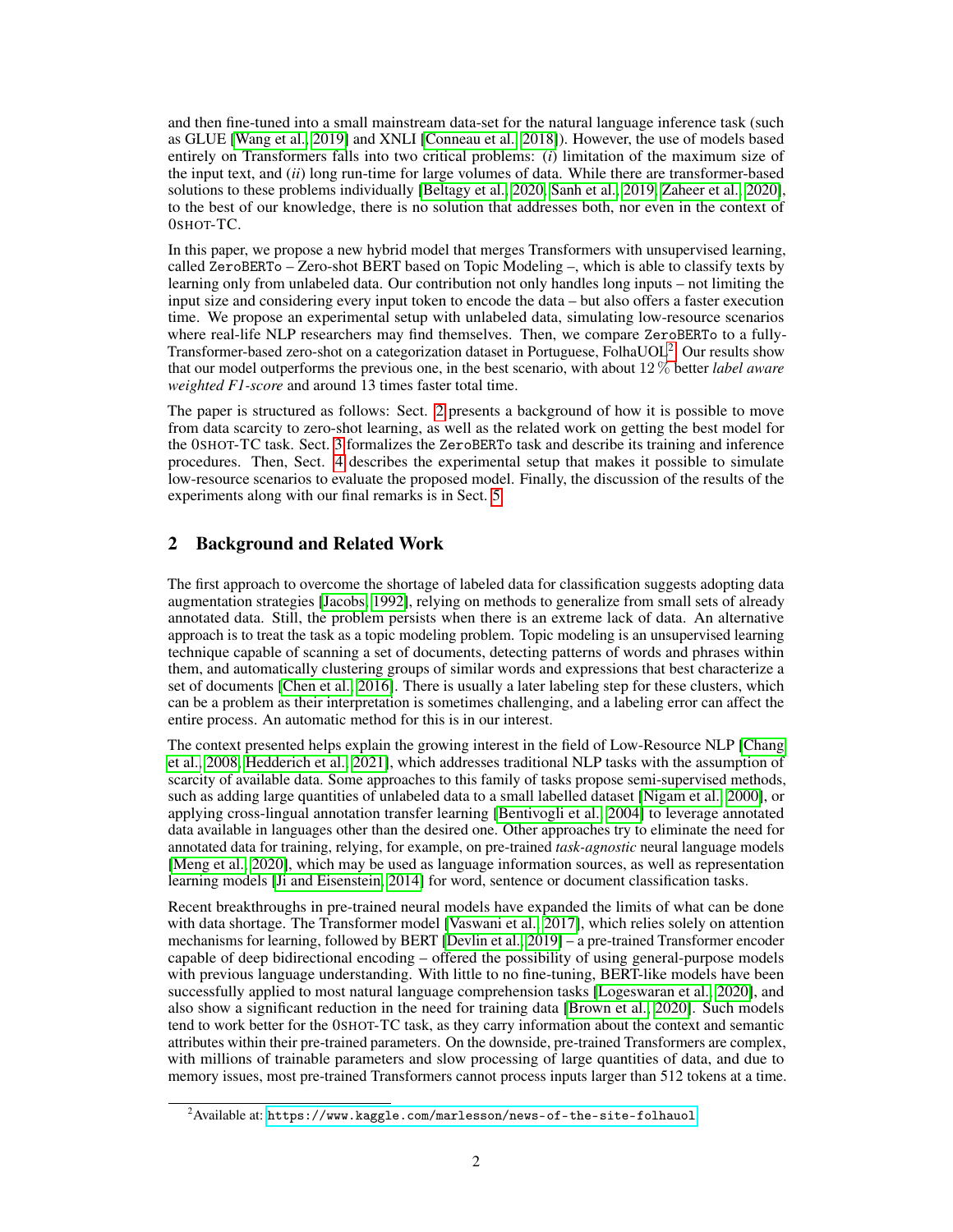Also, attention models have another problem related to input size: attention cannot keep track of all information present in a large text, worsening the performance of the models.

In this context, zero-shot learning approaches stand out [Socher et al., 2013]. A simple way to explain zero-shot is to compare its paradigm with humans' ability to recognize classes of objects by having a high-level description of them without seeing an example of the object previously. Yin et al. [2019] defines that 0SHOT-TC aims to learn a classifier  $f : X \to Y$ , whereas classifier  $f(.)$ , however, does not have access to data  $X$  specifically labeled with classes from  $Y$ . We can use the knowledge that the model already has to learn an intermediate layer of semantic attributes, which is then applied at inference time to recognize unseen classes during the training stages [Zhang et al., 2019].

Several works that seek to improve the performance of zero-shot learning inspired ours. Li et al. [2015] worked in the image domain, seeking to develop a two-stage model that first learns to extract relevant attributes from images automatically and then learns to assign these attributes to labels. Our proposal performs the same two steps for the text classification problem but does not use any specific knowledge of external data or require any labelled data.

In the text domain, Mekala and Shang [2020] defines weak-supervised learning similar to our definition of zero-shot learning. With unlabeled data and a list of classes as inputs, it applies seed word lists to guide an interactive clustering preview. Meng et al. [2020] uses topic mining to find out which words have the same semantic meaning as the proposed labels, and with that makes a fine-tuning of the language model assuming the implicit category as the presence of these words in the text. Unlike these approaches, our model does not require the user to have any seed word for the labels, and instead of automatically learning them from the labels themselves, ZeroBERTo discovers them from the input data through topic modeling and then assigns them to the labels based on the language model used.

## 3 Proposed Method

In this section, we introduce ZeroBERTo which leverages Topic Modeling and pre-trained Language Models (LMs) for the task of zero-shot multi-class text classification (0SHOT-TC).

#### 3.1 0SHOT-TC Task Formalization

Given a set of unlabeled documents  $\mathcal{D} = \{d_1, d_2, \ldots, d_n\}$  and a set of *m* semantically disjoint and relevant label names  $\mathcal{L} = \{l_1, l_2, \ldots, l_m\}$ ,  $\hat{0}$ SHOT-TC aims to learn  $f : \mathcal{D} \times \mathcal{L} \to \Theta$ ,  $|\Theta| = |\mathcal{L}|$  and  $\Theta$ defines a probability  $\theta_j^i \in [0,1]$  for each label  $l_j$  being the label for  $d_i$  [Yin et al., 2019]. A single-label classification of a document  $d_i$  may then be carried out as  $l_j \in \mathcal{L} \mid j = argmax_{(j)} (\theta_1^i, \theta_2^i, \dots, \theta_m^i)$ as a notation simplification, for now on, we mention this as  $argmax_{l \in \mathcal{L}}(\Theta_i)$ .

Standard approaches to the 0SHOT-TC task treat it as a *Recognizing Textual Entailment (RTE)* problem: given two documents  $d_1, d_2$ , we say " $d_1$  *entails*  $d_2$ " ( $d_1 \Rightarrow d_2$ ) if a human reading  $d_1$  would be justified in inferring the proposition expressed by  $d_2$  (named *hypothesis*) from the proposition expressed by  $d_1$  [Korman et al., 2018]. In the case of 0SHOT-TC,  $d_2$  is the hypothesis  $\mathcal{H}(l_j)$ , which is simply a sentence that expresses an association to  $l<sub>j</sub>$ . For example, in a news categorization problem, a label could be "sports" and a hypothesis for it could be "This news is about sports". Creating the hypothesis is essential to make it understandable by a Language Model, and allows us to discover the probability  $P(l_i | d_i) = P(d_i \Rightarrow H(l_i))$ , as  $P(d_i \Rightarrow H(l_i))$  can easily be inferred by a LM, using  $d_i$  and  $\mathcal{H}(l_i)$  as inputs. For the zero-shot text classification task, it calculates the textual entailment probability of each possible label. This inference, however, is quite demanding computationally.

#### 3.2 ZeroBERTo

ZeroBERTo works differently: instead of processing the entire document in the LM, it learns a compressed data representation in an unsupervised way and only processes this representation in the LM. Thus, it is possible to obtain better performance with large inputs and shorter total time than the standard model, even considering the training time added by the unsupervised step.

To learn this representation, ZeroBERTo uses a statistical model, named Topic Modeling (TM), which examines documents and discovers, from the statistics of the words that occur in them, which abstract "topics" are covered, discovering hidden semantic structures in a text body. Given a set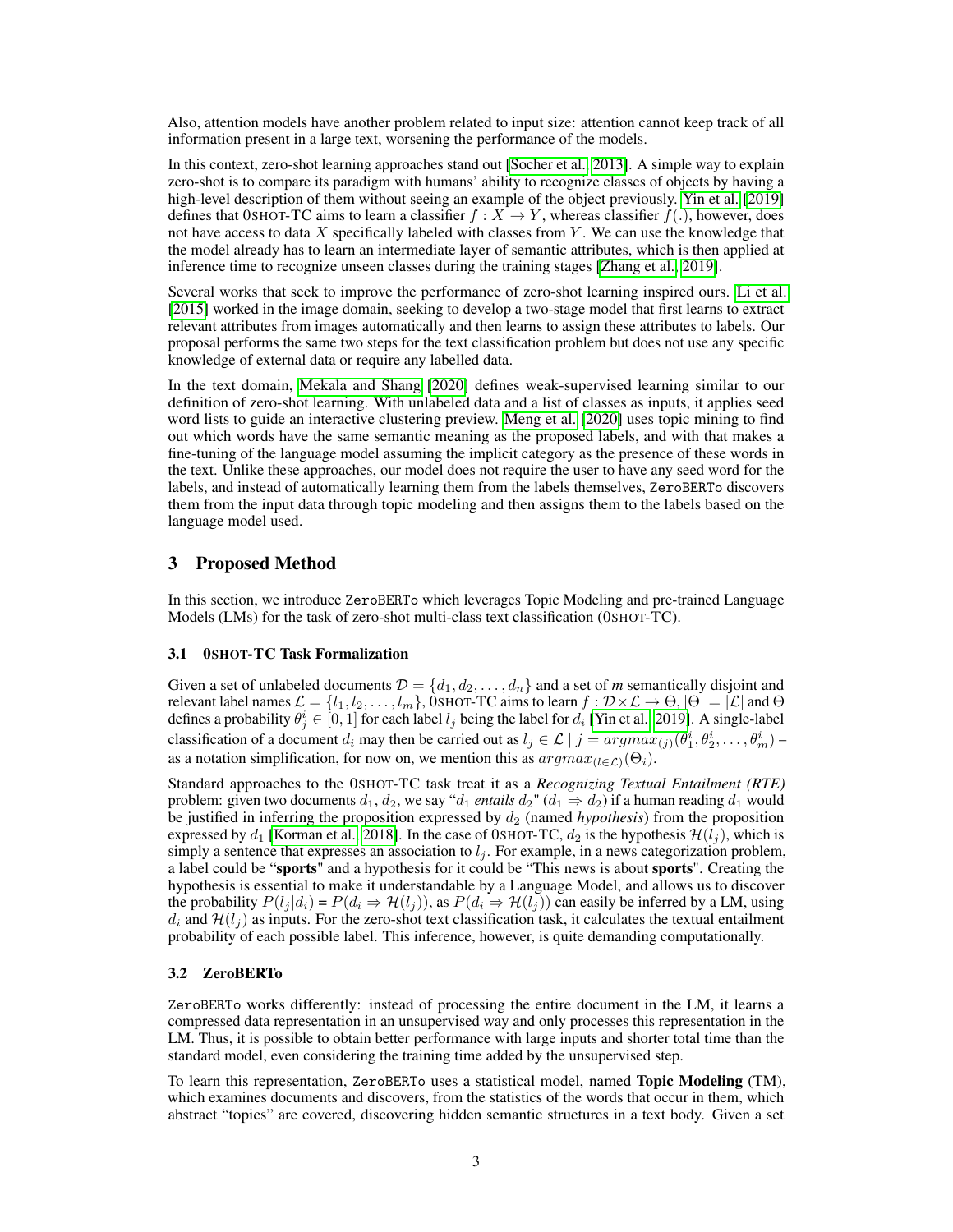of unlabeled documents D, TM aims at learning a set of topics T. A topic  $t \in \mathcal{T}$  is a list of q words or *n-grams* that are characteristic of a cluster but not of the entire documents set. Then, TM also learns how to represent any document  $d_i \in \mathcal{D}$  as a composition of topics expressed by  $\Omega_{TM}(d_i) = (\omega_1^i, \omega_2^i, \dots, \omega_k^i)$ , such that  $\omega_k^i$  denotes the probability of a document  $d_i$  belonging to a topic  $t_k$ .

With this in place, instead of analyzing the relation between document  $d_i$  and label  $l_i$ , we determine the entailment between the learned topic representation  $\Omega_{TM}(d_i)$  of each document and each label  $l_i$ . Topics found are given as input to the LM, as a text list of words/expressions that represent the topic, in order to infer entailment probabilities. If the topic representation was learnt properly, then we can assume independence between  $l_i$  and  $d_i$  given a topic  $t_k$ , therefore  $P(l_i | t_k, d_i) = P(l_i | t_k)$  $P(t_k \Rightarrow \mathcal{H}(l_i))$ . We then solve the 0SHOT-TC task by calculating the compound conditional probability

$$
\theta_i^j = P(l_j|d_i) = \sum_{t_k \in \mathcal{T}} P(l_j|t_k) * P(t_k|d_i) = \sum_{t_k \in \mathcal{T}} P(t_k \Rightarrow \mathcal{H}(l_j)) * \Omega_{TM}^k(d_i)
$$
(1)

for each label  $l_j$  to determine  $\Theta_i = (\theta_i^1, \theta_i^2, \dots, \theta_i^m)$ . Classification is then carried out by selecting  $argmax_{(l \in \mathcal{L})}(\Theta_i).$ 

**Algorithm 1:** Given a set of documents  $D$ , a set of labels  $L$ , a hypotesis template H, a topic model TM and a Language model  $LM$  as input, ZeroBERTo-training (see Alg. 1) returns a trained model  $Z$ . For that, it trains  $TM$  on  $D$  using  $TM$ .FIT (line 2), that learns the topic representation of those documents. Then, it applies LM.PREDICT for all topics learned in TM (lines 4 to 7). This function, given a topic  $t_k$ , returns the set of probabilities  $P(t_k \Rightarrow \mathcal{H}(l_i))$  for all  $l_i \in \mathcal{L}$ . In the end, the model  $\mathcal Z$  gathers all information learned from D.

**Algorithm 2:** ZeroBERTo-prediction leverages a trained model  $Z$  and a specific document  $d_i$ to return the predicted label  $l \in \mathcal{L}$  (see Alg. 2). For this, it uses  $\mathcal{Z}.TM$ . TOPICENCODER (line 1), that returns the topic representation  $\Omega_{TM}(d_i)$  of  $d_i$ . This was learned by  $\mathcal{Z}.TM$  in Alg. 1. Then, it calculates the equation (1) for all candidate labels (lines 2 to 8), returning the one with maximum probability.

| <b>Algorithm 1 ZeroBERTo-training</b>                                                     |  |                                        | <b>Algorithm 2 ZeroBERTo-prediction</b>                    |                                                                              |  |  |
|-------------------------------------------------------------------------------------------|--|----------------------------------------|------------------------------------------------------------|------------------------------------------------------------------------------|--|--|
| <b>Require:</b> $D, \mathcal{L}, \mathcal{H}, TM, LM$                                     |  |                                        | <b>Require:</b> $\mathcal{Z}, d_i$                         |                                                                              |  |  |
| Ensure: $\mathcal Z$                                                                      |  |                                        | Ensure: $l$                                                |                                                                              |  |  |
| 1: create $Z$                                                                             |  | $\triangleright$ Instantiate ZeroBERTo |                                                            | 1: $\Omega^i_{\tau M} \leftarrow \mathcal{Z}.TM$ .TOPICENCODER $(d_i)$       |  |  |
| 2: $TM$ .FIT $(D)$                                                                        |  | $\triangleright$ Topic Model Training  |                                                            | 2: $\Theta_i \leftarrow \{\}$                                                |  |  |
| $3: \mathcal{P} \leftarrow \{\}$                                                          |  |                                        |                                                            | 3: for each $l_i \in \mathcal{Z}.\mathcal{L}$ do                             |  |  |
| 4: for each $t_k \in TM.topics$ do                                                        |  |                                        |                                                            | 4: $\theta_i^i \leftarrow 0$                                                 |  |  |
| 5: $p_k \leftarrow LM.predict(t_k, \mathcal{H}(\mathcal{L}))$                             |  |                                        |                                                            | 5: for each $t_k \in \mathcal{Z}.TM.topics$ do                               |  |  |
| 6: $\mathcal{P} \leftarrow \mathcal{P} \cup \{p_k\}$                                      |  |                                        | 6:                                                         | $\theta_i^i \leftarrow \theta_i^i + (\mathcal{P}(t_k) * \Omega_{TM}^i(t_k))$ |  |  |
| $7:$ end for                                                                              |  |                                        | 7:                                                         | end for                                                                      |  |  |
| 8: $\mathcal{Z}.TM \leftarrow TM$                                                         |  |                                        | 8:                                                         | $\Theta_i \leftarrow \Theta_i \cup \{\theta_i^i\}$                           |  |  |
| 9: $\mathcal{Z}.\mathcal{P}, \mathcal{Z}.\mathcal{L} \leftarrow \mathcal{P}, \mathcal{L}$ |  |                                        |                                                            | $9:$ end for                                                                 |  |  |
| 10: return $Z$                                                                            |  |                                        | 10: <b>return</b> $argmax_{(l \in \mathcal{L})}(\Theta_i)$ |                                                                              |  |  |
|                                                                                           |  |                                        |                                                            |                                                                              |  |  |

## 4 Experiments

In this section, we present the experiments performed to validate the effectiveness of ZeroBERTo. Considering that it would be difficult to evaluate our model in a real low-resource scenario, we propose an experimental setup to simulate low-resource situations in labeled datasets. We compare ZeroBERTo with the XLM-R Transformer, fine-tuned only on the textual entailment task. To perform the unsupervised training and evaluation, we use FolhaUOL dataset<sup>3</sup>.

#### 4.1 Dataset

The FolhaUOL dataset is from the Brazilian newspaper "Folha de São Paulo" and consists of 167,053 news items labeled into journal sections (categories) from January 2015 to September 2017.

 $3$ Available at: <https://www.kaggle.com/marlesson/news-of-the-site-folhauol>.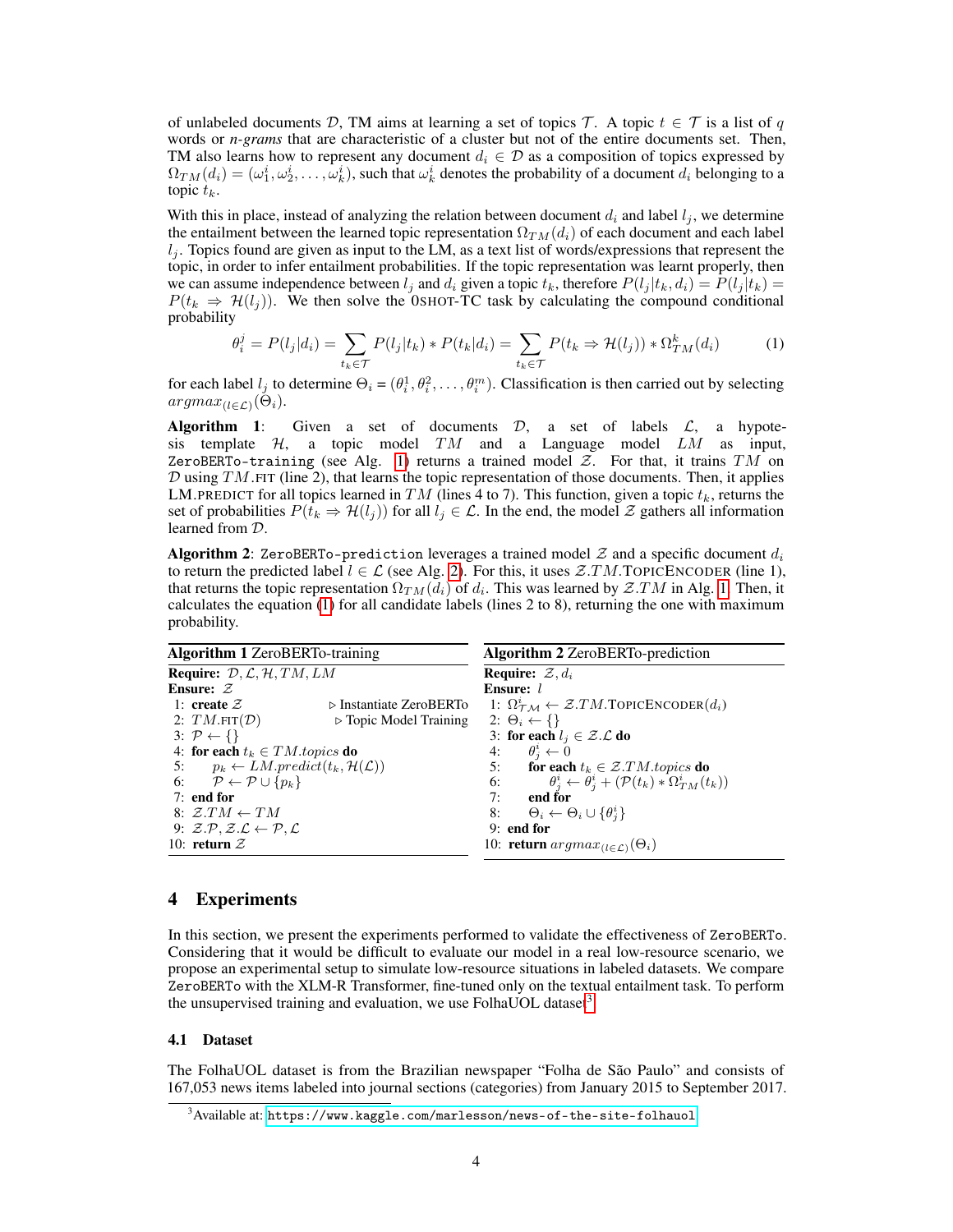| Category                       | # of articles | Category           | # of articles |  |
|--------------------------------|---------------|--------------------|---------------|--|
| Poder e Política               | 22022         | Educação           | 2118          |  |
| Mercado                        | 20970         | Turismo            | 1903          |  |
| Esporte                        | 19730         | Ciência            | 1335          |  |
| Notícias dos Países            | 17130         | Equilíbrio e Saúde | 1312          |  |
| Tecnologia                     | 2260          | Comida             | 828           |  |
| TV, Televisão e Entretenimento | 2123          | Meio Ambiente      | 491           |  |

Table 1: Number of articles by news category within FolhaUOL dataset after cleaning and organizing the data.

Categories too broad, that do not have a semantic meaning associated with a specific context (as the case of "editorial" and "opinion"), were removed from the dataset keeping only the categories presented in Table 1. For each news article, we take the concatenation of its title and content as input. Table 1 presents the data distribution by category.

### 4.2 Models

We compare our proposal to the XLM-R model.

- XLM-R is the short name for XLM-RoBERTa-large-XNLI, available on Hugging Face<sup>4</sup>, which is state of the art in Multilingual 0SHOT-TC. It is built from XLM-RoBERTa [Conneau et al., 2020] pre-trained in 100 different languages (Portuguese among them), and then fine-tuned in the XNLI [Conneau et al., 2018] and MNLI [Williams et al., 2018] datasets (which do not include the Portuguese language). It is already in the zero-shot learning configuration described by Yin et al. [2019] with template hypothesis as input. The template hypothesis used was "*O tema principal desta notícia é {}*" and texts larger than the maximum size of XLM-R (512 tokens) are truncated.
- ZeroBERTo The implementation of our model here makes use of BERTopic [Grootendorst, 2020] with M-BERT-large (Multilingual BERT) [Devlin et al., 2019] as topic modeling step, and the same XLM-R described above as the Transformer for associating the topic representation of each document to labels. Repeating the use of XLM-R seeks to make the comparison fair. BERTopic's hyperparameters are: interval n for n-grams to be considered in the topic representation (n\_grams\_range  $\in \{1, 2, 3\}$ ); number of representative words/ngrams per topic ( $top_n$  words = 20); and minimum amount of data in each valid topic (min\_topic\_size = 10). The XLM-R template hypothesis used is "*O tema principal desta lista de palavras é {}*".

#### 4.3 Evaluation

To simulate real-world scenarios, we propose a variation of stratified k-fold cross-validation [Refaeilzadeh et al., 2009]. First, we split the data into k disjoint stratified folds, *i.e.* the data were evenly distributed in such a way as to make the distribution of the classes in the  $k$  folds follow the distribution in the entire dataset. Next, we use these k-folds to perform the following 4 experiment setups:

- Exp. 1 Labeling a dataset: Simulates a situation where one needs to obtain the first labeling of a dataset. ZeroBERTo is trained in  $(k - 1)$  folds and has the performance compared to XLM-R in the same  $(k - 1)$  folds, in order to assess its ability to label data already seen. Since this is unsupervised learning, evaluating the model's labeling ability in the training data makes sense as it was not exposed to the ground truth labels.
- Exp. 2 Building a model for additional inferences: Simulates a situation where the researcher wants to create a current model in a real-life application without having data labeled for it. ZeroBERTo is trained in  $(k - 1)$  folds and can infer new data compared to XLM-R on the remaining fold.

 $4$ Available at: <https://huggingface.co/joeddav/xlm-roberta-large-xnli>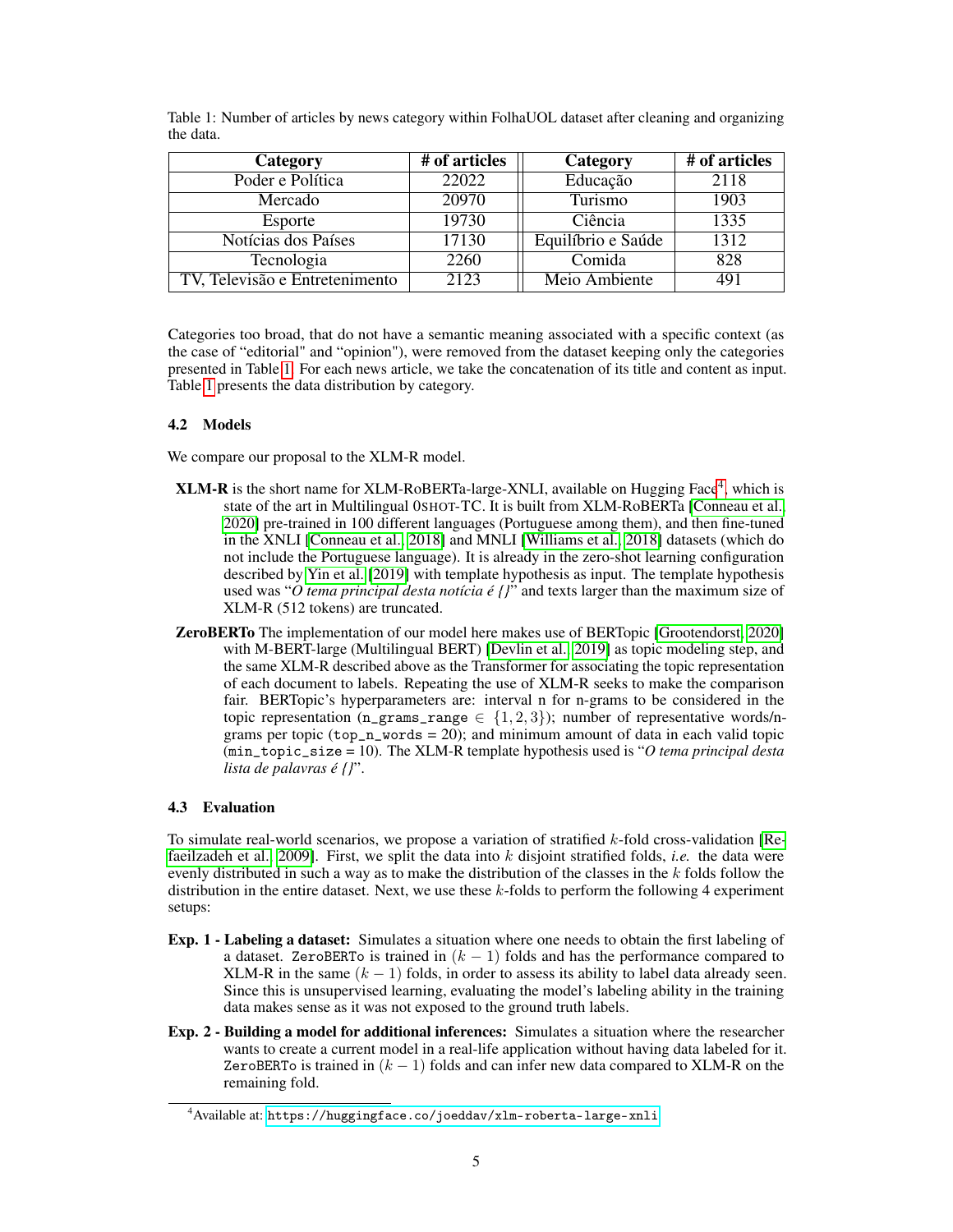Table 2: Table shows the results of the experiments for the FolhaUOL dataset. P is weighted-average Precision, R is weighted-average Recall, and F1 is weighted-average F1-score.

|                         | Exp. 1          |                 | Exp. 2          |                 | Exp. 3          |               | <b>Exp. 4</b>   |                 |
|-------------------------|-----------------|-----------------|-----------------|-----------------|-----------------|---------------|-----------------|-----------------|
|                         | <b>XLM-R</b>    | ZeroBERTo       | <b>XLM-R</b>    | ZeroBERTo       | <b>XLM-R</b>    | ZeroBERTo     | <b>XLM-R</b>    | ZeroBERTo       |
| P                       | $0.47 \pm 0.00$ | $0.66 \pm 0.01$ | $0.46 \pm 0.01$ | $0.16 \pm 0.08$ | $0.46 \pm 0.01$ | $0.64\pm0.01$ | $0.47 \pm 0.00$ | $0.29 \pm 0.17$ |
| $\overline{\mathbf{R}}$ | $0.43 \pm 0.00$ | $0.54\pm0.01$   | $0.43 \pm 0.00$ | $0.21 \pm 0.05$ | $0.43 \pm 0.00$ | $0.56\pm0.02$ | $0.43 \pm 0.00$ | $0.31 \pm 0.12$ |
| F1                      | $0.43 \pm 0.00$ | $0.54\pm0.01$   | $0.42 \pm 0.01$ | $0.15 \pm 0.07$ | $0.42 \pm 0.01$ | $0.52\pm0.02$ | $0.43 \pm 0.00$ | $0.19 \pm 0.17$ |
| <b>Time</b>             | 61h30min        | 9h21min         | 15h22min        | 6h20min         | 15h22min        | 1h10min       | 61h30min        | 2h25min         |
|                         |                 |                 |                 |                 |                 |               |                 |                 |
| Environment             |                 |                 |                 |                 |                 |               |                 |                 |
| Science                 |                 |                 |                 |                 |                 |               |                 |                 |
| Food                    |                 |                 |                 |                 |                 |               |                 |                 |
| Education               |                 |                 |                 |                 |                 |               |                 |                 |
| Balance and Health      |                 |                 |                 |                 |                 |               |                 |                 |
| Sports                  |                 |                 |                 |                 |                 |               |                 |                 |
| <b>Financial Market</b> |                 |                 |                 |                 |                 |               |                 |                 |

Figure 1: Figure shows text entailment results between topics (X-axis) and labels (Y-axis) for the first 50 Topics (sorted by size) in fold 0 from Experiment 3. In total, 213 topics were generated in this experiment.

- Exp. 3 Labeling a smaller dataset: Simulates situation of scarcity of data in which, besides not having labeled data, little data is present. ZeroBERTo is trained in one fold and compared to XLM-R in the same fold. Considering the topic-representation learning stage, the presence of little data could be a bottleneck for ZeroBERTo since the topic representation may not be properly learned.
- Exp. 4 Building model for additional inferences but with a scarcity of training data: simulates again how the model would behave in a real-life application with few training data. ZeroBERTo is trained in 1 fold and compared to XLM-R in the remaining  $k - 1$  folds.

We evaluated the performance of both models for each experiment with the following label-aware metrics: weighted-average Precision (P), weighted-average Recall (R), and weighted-average F1 score (F1). For the k-fold CV, we use  $k = 5$ . Experiments were run on an Intel Xeon E5-2686 v4 2.3GHz 61 GiB CPU and an NVIDIA Tesla K80 12 GiB GPU using the PyTorch framework. To run XLM-R, we use batches sized 20 to prevent GPU memory overflow.

#### 4.4 Results

Table 2 shows the results of the proposed experiments. Time for ZeroBERTo considers unsupervised training time and inference time. Further, as no training is required, only a single run of XLM-R was done on all data. Thus, the times for XLM-R are estimated. Nevertheless, in all experiments, the total time (training + execution) of ZeroBERTo was much lower than the execution time of XLM-R. Our model surpassed XLM-R in all metrics in the experiments in which the evaluation was performed on the data used in the unsupervised training (Exp. 1 and 3). Figure 1 presents a visualization for the entailment mechanism between topics and labels represented by term  $P(l_i | t_k) = P(t_k \Rightarrow H(l_i))$  in equation (1). The darker the green, the greater the conditional odds.

## 5 Discussion and Future Work

The experiments simulated low-resource scenarios where a zero-shot text classifier can be useful. The results showed that it is possible to obtain a better performance in the 0SHOT-TC task with the addition of an unsupervised learning step that allows a simplified representation of the data, as proposed by ZeroBERTo. Moreover, the proposed model presents itself as an excellent tool to help researchers deal with low-resource scenarios, such as the need to label an entire dataset without any previously labeled training data. Another interesting feature is that the model showed evidence of robustness for smaller amounts of data. In experiment 3, it was trained with  $25\%$  of the data from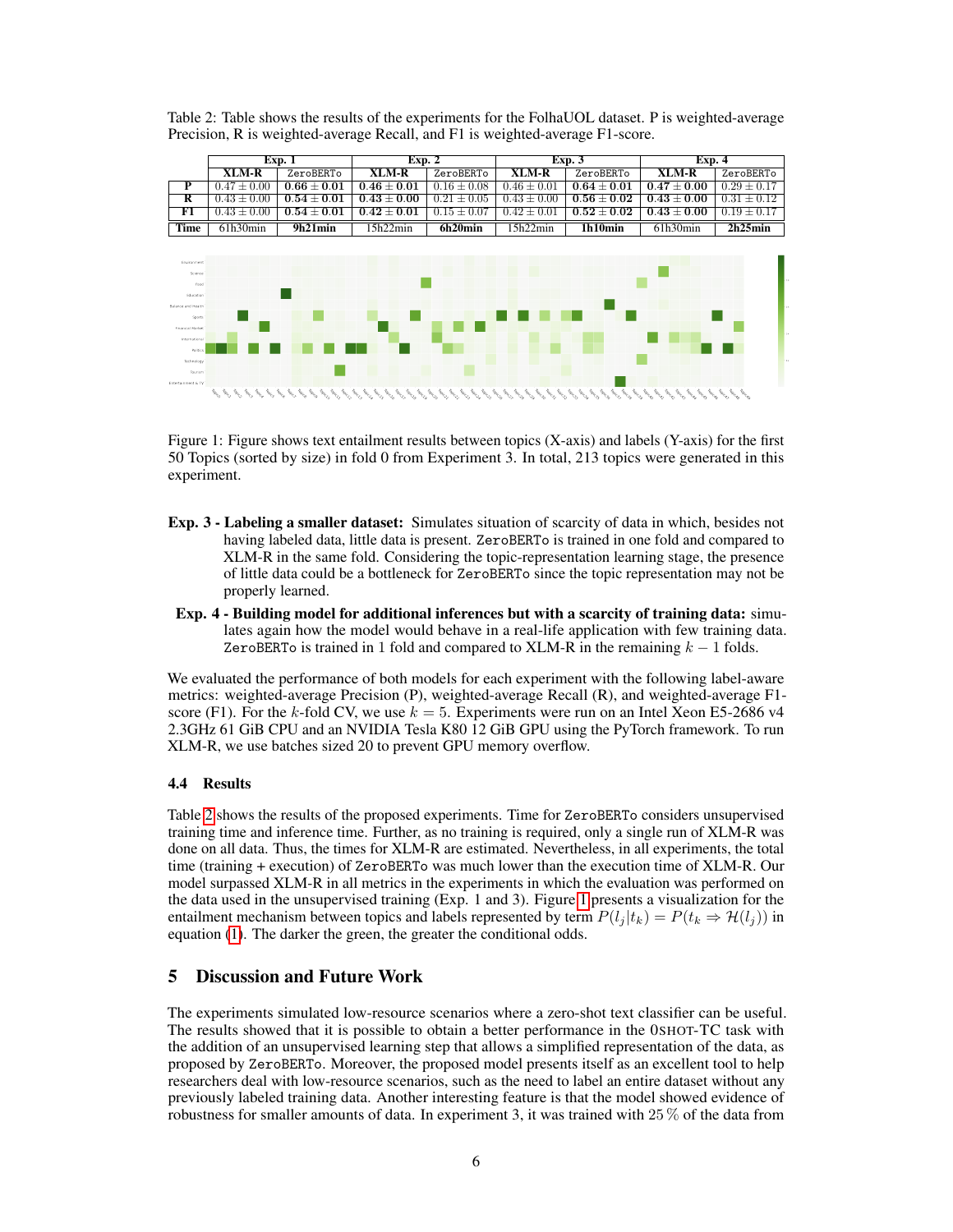experiment 1 and got similar performance metrics in lower time, refuting our concern that little data could be a bottleneck in the model.

However, for configurations where ZeroBERTo was tested simulating real-life applications (Exp. 2 and 4), being exposed to new data, the performance was worse than XLM-R. The results suggest it occurs due to the inability of the embedded topic model to adequately represent new data as a composite of previously learned topics, overfitting training data. This is clear from observing the high variance of the metrics among the k-folds. It allows us to conclude that, for now, the scenarios presented in experiments 1 and 3 are more suitable for using the model.

We have 0.54 of F1-score in the best scenario regarding the metrics obtained. Despite being a positive result considering that it is a multi-class classification, there is much room for improvement. The main reason to be pointed out for low performances is the use of multilingual models that were not fine-tuned in the Portuguese language, which is quite impressive.

A critical remark to be made is concerning the memory and time trade-off. For example, ZeroBERTo was more than 10x faster than XLM-R in Exp. 3. However, the topic model used by ZeroBERTo bases its clustering on the HDBSCAN method, which reduces time taken for data processing but increases the need for memory [McInnes and Healy, 2017], which XLM-R does not do. As the size of input data grows, processing may become unfeasible. XLM-R, on the other hand, does not use any interaction between data and can be processed in parallel and distributed without any negative effect on the final result. It should be noted, however, that ZeroBERTo does not depend on BERTopic and can use other Topic Modeling techniques that address this issue more adequately in other scenarios.

A significant difficulty of this work was that, as far as the authors are aware of, there are no large benchmark datasets for multi-class text classification in Portuguese, nor general use datasets with semantically meaningful labels. In this sense, some future work directions involve the production of benchmark datasets for Portuguese text classification (and 0SHOT-TC). It would also be interesting to produce Natural Language Inference datasets in Portuguese, which could, in addition to the existing ones [Fonseca et al., 2016, Real et al., 2020], enable fine-tuning of Transformers 100 % in Portuguese. Then, it would be possible to compare the performance of the models using BERTimbau (BERT-Portuguese) [Souza et al., 2020] both in clustering and classifying. It would also be worthwhile to test the proposed model in other domains: to name one, legislative data present similar challenges [Ferraz et al., 2021]. Another interesting future work would be to enable ZeroBERTo to deal with multi-label classification, where each document can have none, one or several labels.

## Acknowledgments

This research was supported in part by *Itaú Unibanco S.A.*, with the scholarship program of *Programa de Bolsas Itaú* (PBI), and by the Coordenação de Aperfeiçoamento de Pessoal de Nível Superior (CAPES), Finance Code 001, CNPQ (grant 310085/2020-9), and USP-IBM-FAPESP *Center for Artificial Intelligence* (FAPESP grant 2019/07665-4), Brazil. Any opinions, findings, and conclusions expressed in this manuscript are those of the authors and do not necessarily reflect the views, official policy, or position of the financiers.

### References

- Iz Beltagy, Matthew E Peters, and Arman Cohan. Longformer: The long-document transformer. *arXiv preprint arXiv:2004.05150*, 2020.
- Luisa Bentivogli, Pamela Forner, and Emanuele Pianta. Evaluating Cross-Language Annotation Transfer in the MultiSemCor Corpus. In *Proceedings of the 20th International Conference on Computational Linguistics*, COLING '04, page 364–es. ACL, 2004.
- Tom B Brown, Benjamin Mann, Nick Ryder, Melanie Subbiah, Jared Kaplan, Prafulla Dhariwal, Arvind Neelakantan, Pranav Shyam, Girish Sastry, Amanda Askell, et al. Language models are few-shot learners. *arXiv preprint arXiv:2005.14165*, 2020.
- Ming-Wei Chang, Lev-Arie Ratinov, Dan Roth, and Vivek Srikumar. Importance of Semantic Representation: Dataless Classification. In *Proceedings of the 23rd AAAI Conference on Artificial Intelligence*, volume 2, pages 830–835, 2008.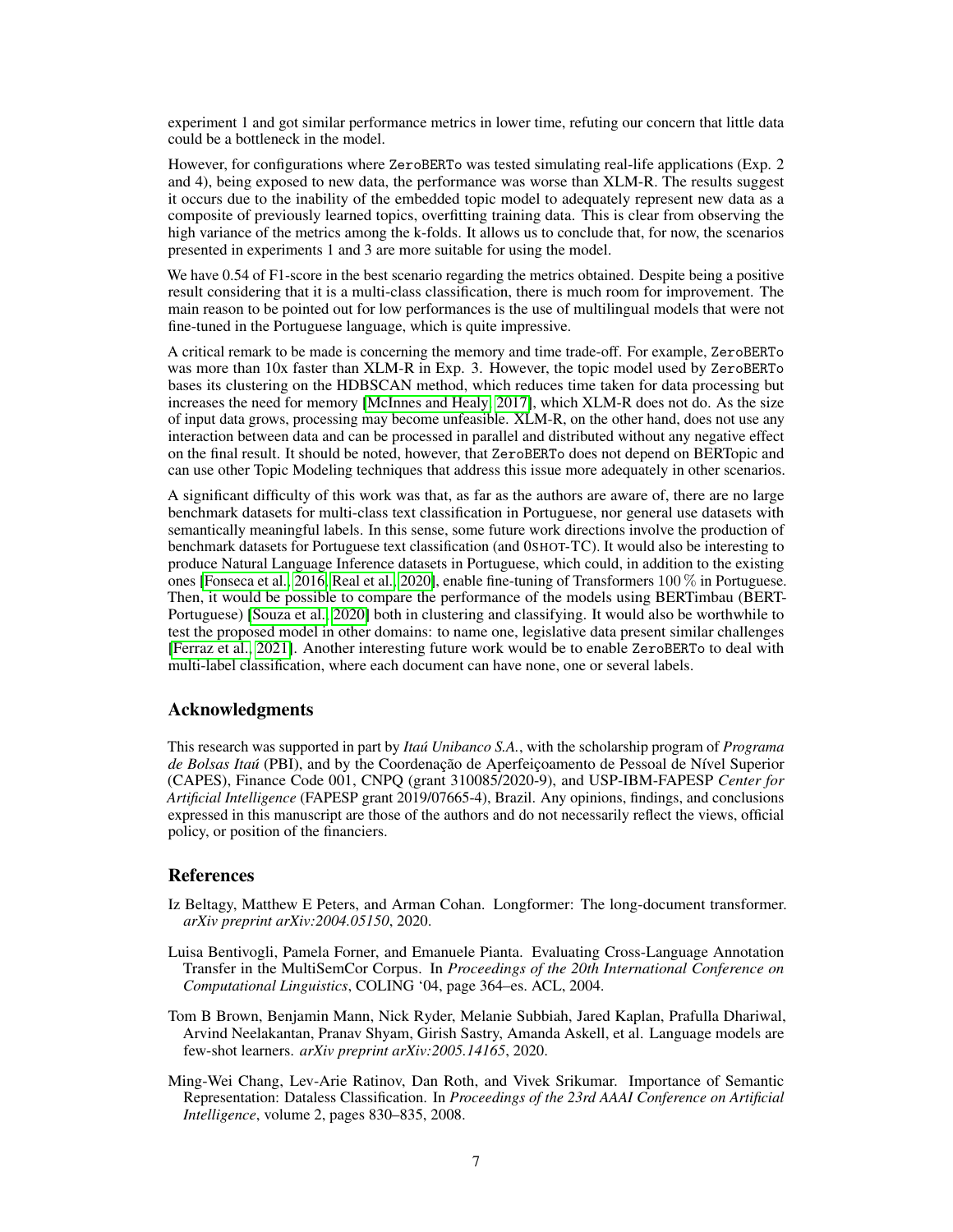- Qiuxing Chen, Lixiu Yao, and Jie Yang. Short text classification based on LDA topic model. In *2016 International Conference on Audio, Language and Image Processing (ICALIP)*, pages 749–753. IEEE, 2016.
- Alexis Conneau, Ruty Rinott, Guillaume Lample, Adina Williams, Samuel Bowman, Holger Schwenk, and Veselin Stoyanov. XNLI: Evaluating Cross-lingual Sentence Representations. In *Proceedings of the 2018 Conference on Empirical Methods in Natural Language Processing*, pages 2475–2485. Association for Computational Linguistics, 2018.
- Alexis Conneau, Kartikay Khandelwal, Naman Goyal, Vishrav Chaudhary, Guillaume Wenzek, Francisco Guzmán, Édouard Grave, Myle Ott, Luke Zettlemoyer, and Veselin Stoyanov. Unsupervised Cross-lingual Representation Learning at Scale. In *Proceedings of the 58th Annual Meeting of the Association for Computational Linguistics*, pages 8440–8451, 2020.
- Jacob Devlin, Ming-Wei Chang, Kenton Lee, and Kristina Toutanova. BERT: Pre-training of Deep Bidirectional Transformers for Language Understanding. In *Proceedings of the 2019 Conference of the North American Chapter of the Association for Computational Linguistics: Human Language Technologies, Volume 1 (Long and Short Papers)*, pages 4171–4186, 2019.
- Thomas Palmeira Ferraz, Alexandre Alcoforado, Enzo Bustos, André Seidel Oliveira, Rodrigo Gerber, Naíde Müller, André Corrêa d'Almeida, Bruno Miguel Veloso, and Anna Helena Reali Costa. DEBACER: a method for slicing moderated debates. In *Anais do XVIII Encontro Nacional de Inteligência Artificial e Computacional*, pages 667–678. SBC, 2021.
- E Fonseca, L Santos, Marcelo Criscuolo, and S Aluisio. ASSIN: Avaliacao de similaridade semantica e inferencia textual. In *12th International Conference on Computational Processing of the Portuguese Language, PROPOR*, pages 13–15, 2016.
- Maarten Grootendorst. BERTopic: Leveraging BERT and c-TF-IDF to create easily interpretable topics., 2020.
- Michael A Hedderich, Lukas Lange, Heike Adel, Jannik Strötgen, and Dietrich Klakow. A Survey on Recent Approaches for Natural Language Processing in Low-Resource Scenarios. In *Proceedings of the 2021 Conference of the North American Chapter of the Association for Computational Linguistics: Human Language Technologies*, pages 2545–2568, 2021.
- Paul S Jacobs. Joining statistics with NLP for text categorization. In *Third Conference on Applied Natural Language Processing*, pages 178–185, 1992.
- Yangfeng Ji and Jacob Eisenstein. Representation Learning for Text-level Discourse Parsing. In *Proceedings of the 52nd Annual Meeting of the Association for Computational Linguistics (Volume 1: Long Papers)*, pages 13–24, 2014.
- Daniel Z Korman, Eric Mack, Jacob Jett, and Allen H Renear. Defining textual entailment. *Journal of the Association for Information Science and Technology*, 69(6):763–772, 2018.
- Xin Li, Yuhong Guo, and Dale Schuurmans. Semi-Supervised Zero-Shot Classification with Label Representation Learning. In *2015 IEEE International Conference on Computer Vision (ICCV)*, pages 4211–4219. IEEE, 2015.
- Lajanugen Logeswaran, Ann Lee, Myle Ott, Honglak Lee, Marc'Aurelio Ranzato, and Arthur Szlam. Few-shot sequence learning with transformers. *arXiv preprint arXiv:2012.09543*, 2020.
- Leland McInnes and John Healy. Accelerated hierarchical density based clustering. In *2017 IEEE International Conference on Data Mining Workshops (ICDMW)*, pages 33–42. IEEE, 2017.
- Dheeraj Mekala and Jingbo Shang. Contextualized weak supervision for text classification. In *Proceedings of the 58th Annual Meeting of the Association for Computational Linguistics*, pages 323–333, 2020.
- Yu Meng, Yunyi Zhang, Jiaxin Huang, Chenyan Xiong, Heng Ji, Chao Zhang, and Jiawei Han. Text Classification Using Label Names Only: A Language Model Self-Training Approach. In *Proceedings of the 2020 Conference on Empirical Methods in Natural Language Processing (EMNLP)*, pages 9006–9017, 2020.